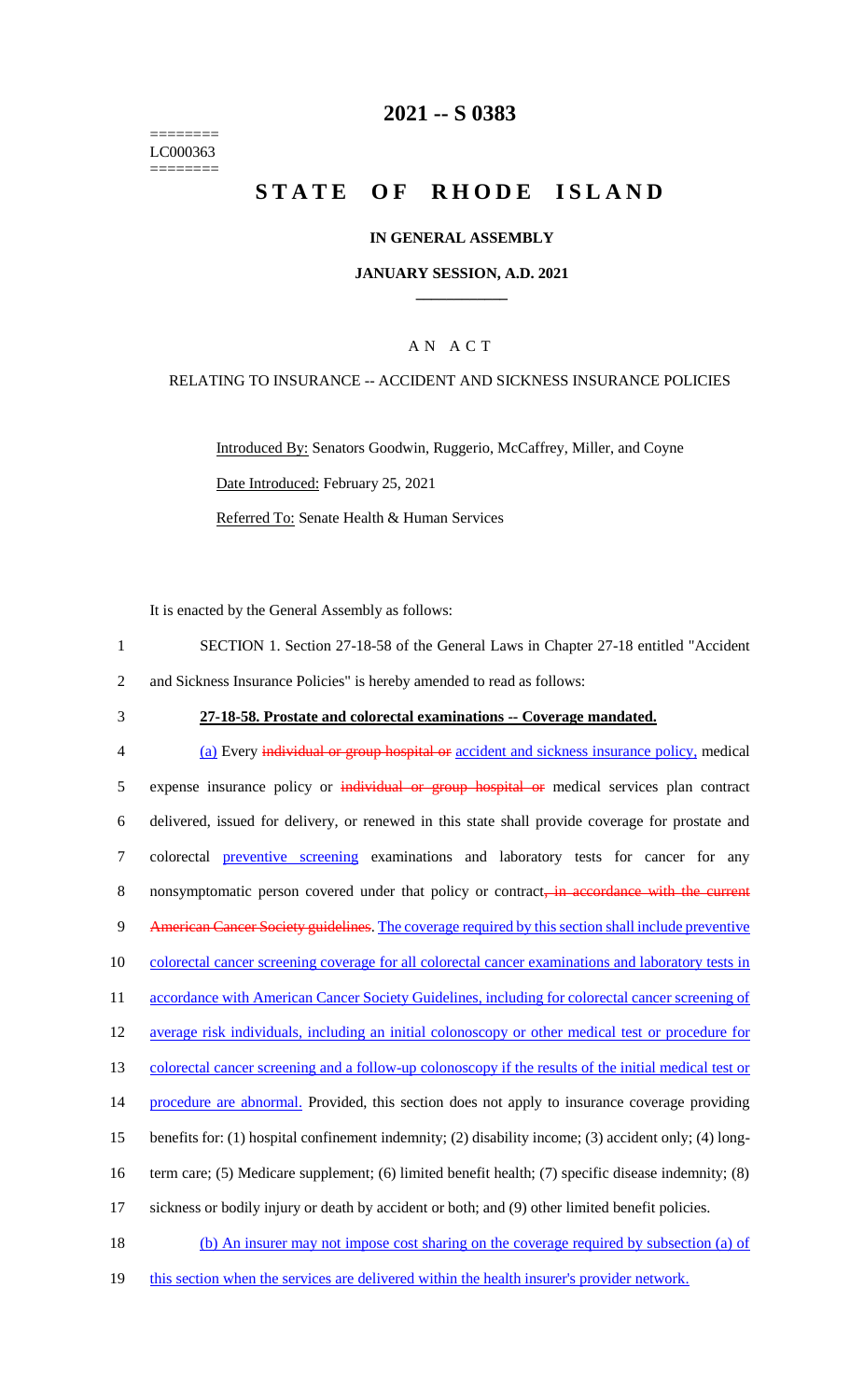2 Hospital Service Corporations" is hereby amended to read as follows: 3 **27-19-49. Prostate and colorectal examinations -- Coverage mandated.** 4 (a) Subscribers to any nonprofit hospital service corporation plan shall be afforded 5 coverage under the plan for prostate and colorectal examinations and laboratory tests for cancer for 6 any nonsymptomatic person covered under the policy or plan contract, in accordance with the 7 current American Cancer Society guidelines. The coverage required by this section shall include 8 preventive colorectal cancer screening coverage for all colorectal cancer examinations and 9 laboratory tests in accordance with American Cancer Society Guidelines, including for colorectal 10 cancer screening of average risk individuals, including an initial colonoscopy or other medical test 11 or procedure for colorectal cancer screening and a follow-up colonoscopy if the results of the initial 12 medical test or procedure are abnormal. 13 (b) An insurer or the corporation may not impose cost sharing on the coverage required by 14 subsection (a) of this section when the services are delivered within the health insurer's provider 15 network. 16 SECTION 3. Section 27-20-44 of the General Laws in Chapter 27-20 entitled "Nonprofit 17 Medical Service Corporations" is hereby amended to read as follows: 18 **27-20-44. Prostate and colorectal examinations -- Coverage mandated.** 19 (a) Subscribers to any nonprofit medical service corporation plan shall be afforded 20 coverage under the plan for prostate and colorectal examinations and laboratory tests for cancer for 21 any nonsymptomatic person covered under the policy or plan contract, in accordance with the 22 current American Cancer Society guidelines. The coverage required by this section shall include 23 preventive colorectal cancer screening coverage for all colorectal cancer examinations and 24 laboratory tests in accordance with American Cancer Society Guidelines, including for colorectal 25 cancer screening of average risk individuals, including an initial colonoscopy or other medical test 26 or procedure for colorectal cancer screening and a follow-up colonoscopy if the results of the initial 27 medical test or procedure are abnormal. 28 (b) An insurer or the corporation may not impose cost sharing on the coverage required by 29 subsection (a) of this section when the services are delivered within the health insurer's provider 30 network. 31 SECTION 4. Section 27-41-60 of the General Laws in Chapter 27-41 entitled "Health 32 Maintenance Organizations" is hereby amended to read as follows: 33 **27-41-60. Prostate and colorectal examinations -- Coverage mandated.** 34 (a) Subscribers to any health maintenance organization plan shall be afforded coverage

1 SECTION 2. Section 27-19-49 of the General Laws in Chapter 27-19 entitled "Nonprofit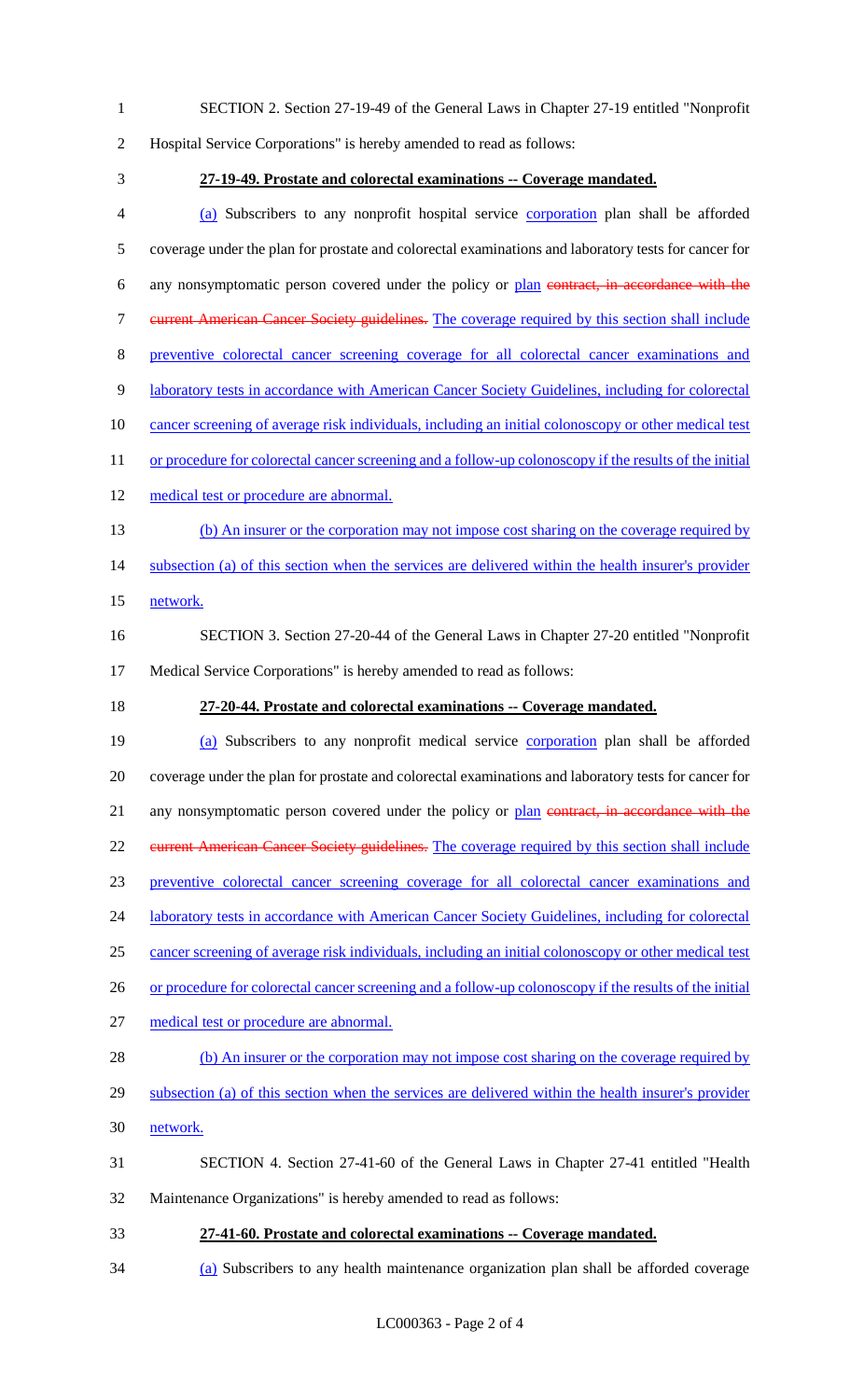under that plan for prostate and colorectal examinations and laboratory tests for cancer for any 2 nonsymptomatic person covered under the policy or plan. contract, in accordance with the current American cancer society guidelines. The coverage required by this section shall include preventive colorectal cancer screening coverage for all colorectal cancer examinations and laboratory tests in 5 accordance with American Cancer Society Guidelines, including for colorectal cancer screening of average risk individuals, including an initial colonoscopy or other medical test or procedure for colorectal cancer screening and a follow-up colonoscopy if the results of the initial medical test or procedure are abnormal. (b) An insurer or the organization may not impose cost sharing on the coverage required by subsection (a) of this section when the services are delivered within the health insurer's provider 11 network. SECTION 5. This act shall take effect upon passage and shall apply to policies or plans

13 delivered, issued for delivery or renewed in this state on and after January 1, 2022.

#### ======== LC000363 ========